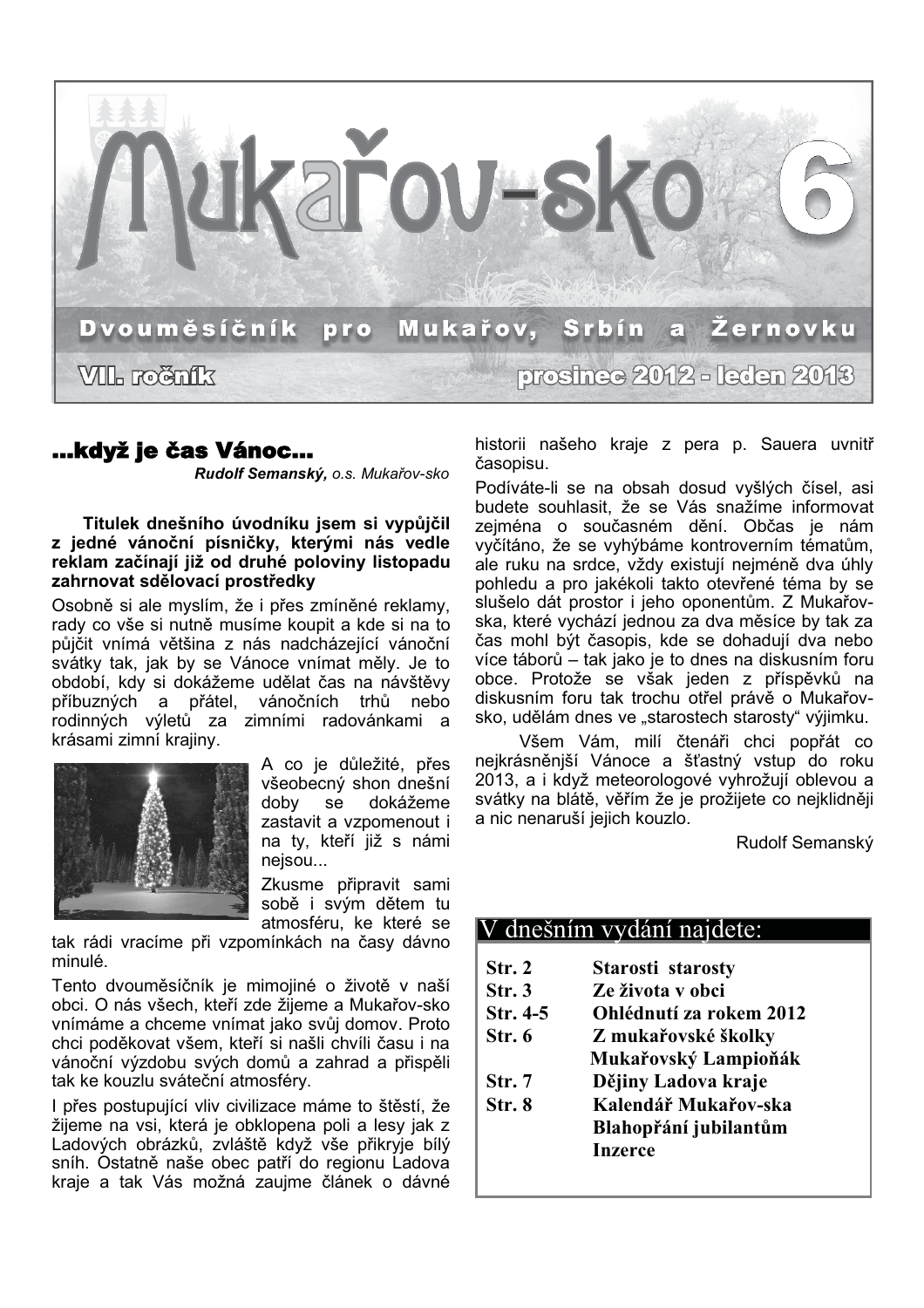## **Starosti starosty**

#### Rudolf Semanský, starosta obce

Poslední "starosti" letošního roku budou mít trochu jiný ráz, ne snad proto, že by nebylo o čem psát – důvodem je to, že na diskusním foru obce www.mukarov.cz se občas objeví dotazy nebo připomínky, které by zdá se bylo účelné zodpovědět také zde a touto formou, neboť je zřejmě dost děch, kteří webové stránky obce nenavštěvují.

Ještě předtím, než se jim budu věnovat bych chtěl alespoň krátce zmínit téma tichý asfalt, který bude mít naše obec položen v celém průtahu obcí silnici Pražská/Kutnohorská a  $S$ iehož pokládkou se bude pokračovat ihned jak to počasí dovolí.

V souvislosti s touto akcí se objevilo několik připomínek a kritiky - zejména kvůli nedokončeným povrchům a krajnicím. Silniční práce začaly na podzim a k neradosti nás všech do těchto prací přišlo sněžení a mráz, takže dílo zatím nemohlo být dokončeno. Připomínám že majitelem této silnice i přilehlých pozemků je Ředitelství silnic a dálnic ČR, ne obec Mukařov. Obec tak nemůže ovlivnit ani harmonogram prací, ani tloušťku asfaltu nebo snad výběr zhotovitele. Přesto se obci jednáním s ŘSD podařio dosáhnout významné změny a to právě položení tzv. tichého asfaltu.

Po odfrézování staré vrstvy vozovky a pokládce základních vrstev nových se objevily stížnosti na příliš vysokou krajnici v některých místech u vjezdů. Zde chci trochu zmírnit obavy - firma samozřejmě počítá s tím, že po dokončení prací budou tato místa doplněna asfaltovými nájezdy a opravena - jak se konečně už začalo dít směrem od Louňovic

Dalším zmiňovaným problémem je autobusová zastávka směrem na Prahu. I zde bude položen nový povrch, ovšem je třeba si uvědomit, že v místě jsou kanalizační vpusti a silniční uzávěry vodovodu a kanalizace. Před položením vrstvy



asfaltu je třeba znát konečnou výšku vozovky a do této výšky zvednout uvedené uzávěry. Až poté kolem nich lze položit asfalt a to ráz na ráz, než by došlo k poškození těchto nad povrch vyčnívajících uzávěrů.

#### A nyní již k otázce, která mne zaujala na diskusním foru obce:

..... přečetl jsem si zápis ze zasedání zastupitelstva z 10.2012. Neměl isem to dělat, protože na mě padá další hrůza a další otázky. Akce "Ulice Vysoká" se skutečně povedla. Jestli si dobře vzpomínám, developer měl obci zaplatit za připojení na obecní vodovod, jak je jinde běžně zvykem. Proč bylo důležité zhotovit v ulici Vysoká zámkovou dlažbu výměnou za platbu, jaká asi byla smlouva, jaká je škoda pro obec a kdo se o to zasloužil se v seriozním periodiku "Mukařovsko" určitě nedovím.

#### S pozdravem Zdeněk Hroch

Kauza "Vysoká" se táhne již nejméně od r. 2003-2004. V té době zde probíhala plynofikace obce a v této ulici došlo vlivem výstavby ke zničení povrchu byť tehdy štěrkovo-recyklátového. Stavební úřad tehdy nařídil pod hrozbou pokuty ve výši 200.000,-Kč komunikaci opravit dle projektu zpracovaném někdy v r. 2005 s tím, že stavba musí být hotova do r. 2008.

Když v roce 2007 jeden z developerů nabídl obci za možnost napojení na kanalizaci příspěvek ve výši 800.000,- Kč nebo práce v hodnotě 1.000.000,- Kč, rozhodli isme se vvužít již hotový projekt a nabídku provedení prací pro opravu komunikace Vysoká.

Na otázku proč tedy bylo důležité zhotovit v ulici Vysoká zámkovou dlažbu odpovídám, že opačném případě mohla obec dostat 800.000,zaplatit pokutu 200.000,- a ulici stále nemít opravenou.

Na práce v uvedeném rozsahu byla sepsána Smlouva o spolupráci a začalo se stavět. Několik desítek metrů před koncem však firma prohlásila, že v zemi bylo neočekávané množství sítí, víceprací atd. a že dohodnutý milion prostavěla právě zde. Tehdejší místostarosta obce trval na tom, že práce mají být dodělány v dohodnutém rozsahu – tzn. do křižovatky Nad Vysokou. Po dokončení zástupce firmy přišel s tím, že vícenáklad na tento úsek činí 600.000,- Kč. Aby toho nebylo málo, zpochybnil i vlastní Smlouvu o spolupráci, takže najednou po obci požadoval 1.600.000,- Kč a takto podal i žalobu na zaplacení k soudu. V současné chvíli je další jednání odročeno na únor a probíhá komunikace mezi právními zástupci obou stran, do ukončení kauzy však nechci předjímat konečný výsledek.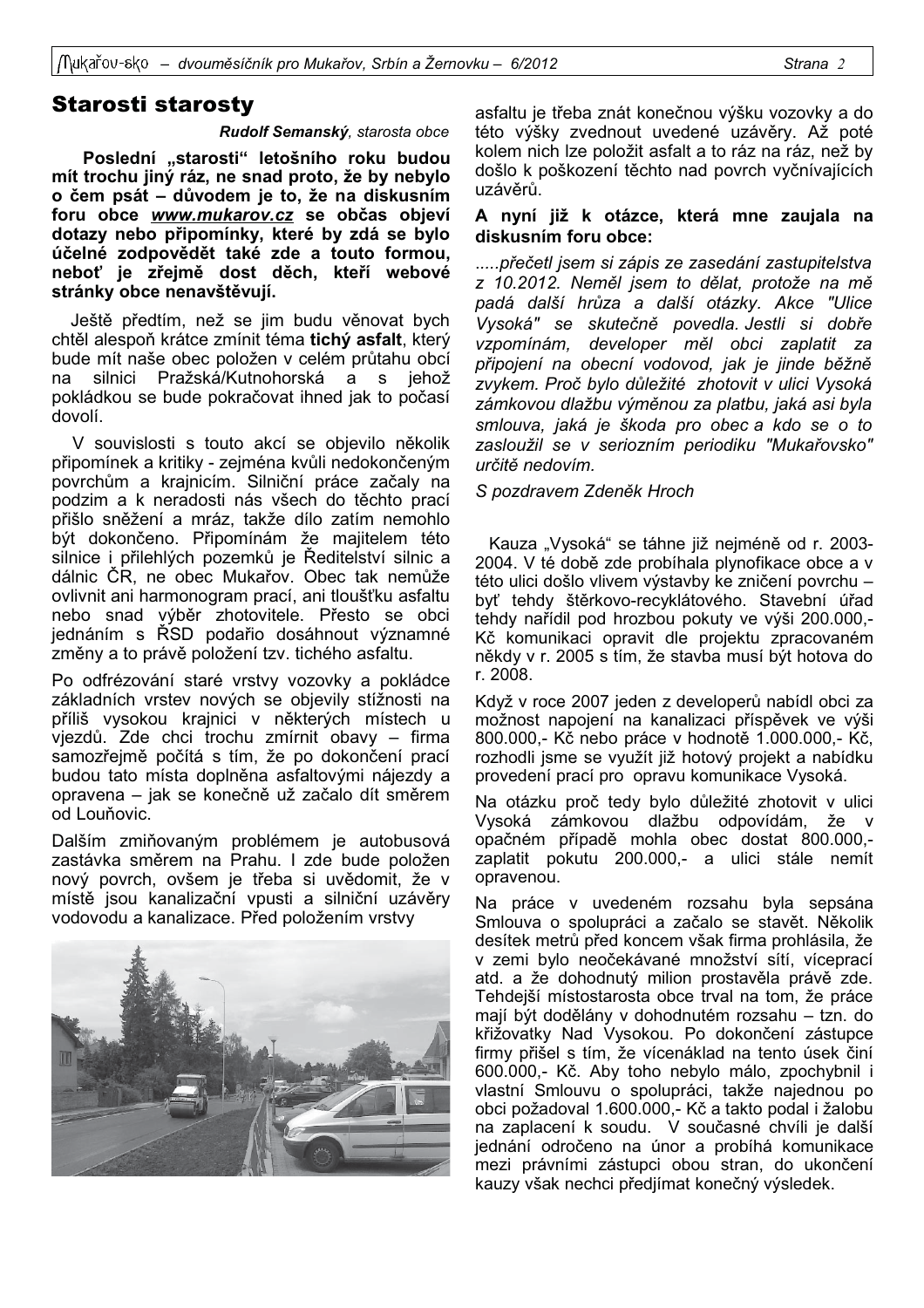# Vítání občánků

Alena Semanská, o.s. Mukařov-sko školský a kulturní výbor

Dne 17. listopadu v 10 hodin se nás v přízemí mukařovské školy sešlo ještě více, než při minulém "vítání občánků". Bylo to proto, že jsme mohli společně s dětmi narozenými v našich třech obcích – Mukařov, Srbín a Žernovka přivítat i milé hosty a to děti narozené v obci sousední, v Doubku.

Nejmladší občánky našich obcí uvítal do života starosta Mukařova Rudolf Semanský a doubecké "občánky" pak starosta Doubku, JUDr. Zdeněk Pospíšil.

Na úvod již tradičně vystoupily děti z mukařovské školy, které si připravily pro rodiče, prarodiče a ostatní návštěvníky pásmo nádherných básniček a písniček.

Po slavnostním proslovu obou starostů se rodiče dětí podepsali do obecní kroniky a vítané děti obdržely Pamětní listy vydané k tomuto datu společně s dárkovou taškou s pár praktickými dárky. Maminky přijaly z rukou obou starostů květiny.



A na závěr, tak iako vždv. si mohli rodiče své ratolesti vyfotit v krásných starokolébžitných kách, které nemohou chybět na žádném vítání občánků.

 $A$   $S$ 

# Mukařovská Hvězda hvězd 2012

PeaeDr. Jana Novotná, ředitelka ZŠ Mukařov

Dne 24.11.2012 již po deváté proběhla v mukařovské sokolovně tradiční soutěž ve zpěvu o Mukařovskou Hvězdu hvězd. Jedná se o klání dětí ve věku od 6 do 15 let.

Zdaleka se již nejedná jen o děti z Mukařova, nakonec i v celostátních soutěžích o superstar, talent či hlas už dávno můžeme vidět i příslušníky jiných zemí, a tak se této soutěže účastní děti z blízkého či vzdálenějšího okolí.

Již druhým rokem je organizátorem soutěže naše základní škola Mukařov, která převzala pořádání akce od jejího původního autora, zakladatele a mnohaletého organizátora pana Petra Soustružníka. Ten se však na akci i nadále podílí a je jejím významným spoluorganizátorem.

Úroveň pěveckých výkonů dětí je rok od roku lepší, příprava zodpovědnější, a tak umělecký zážitek z celého odpoledne stojí za to.

Na rozdíl od předešlých let byly děti rozděleny do 4 kategorií:

 $6-9$  let  $10 - 12$  let  $13 - 15$  let **D**voiice

Absolutní vítězkou celé soutěže se stala 14-ti letá Berenika Selixová z Říčan, s písní Samotářka. Na základě hlasování diváků zvítězila Eliška **Budská** 

Děkujeme všem sponzorům, kteří přispěli buď finančními dary nebo dary věcnými. Bez nich by nebylo možné tuto soutěž zorganizovat, nebo alespoň ne v takové podobě. Ještě jednou děkujeme.



 $\bigcap \mathcal{U}$ Kannes (Devouměsíčník 6/2012, ročník VII., číslo 42. které povolení: MK ČR E Povolení: MK ČR E 16658 Redakce: Vysoká xxx, 251 62 - Mukařov Tel: 606 719 574 Web: http://www.volny.cz/mukarov-sko

Vychází 15.12.2012 s podporou Obecního úřadu Mukařov uzávěrka dalšího čísla 31.1.2013

 $ICO: 27027708$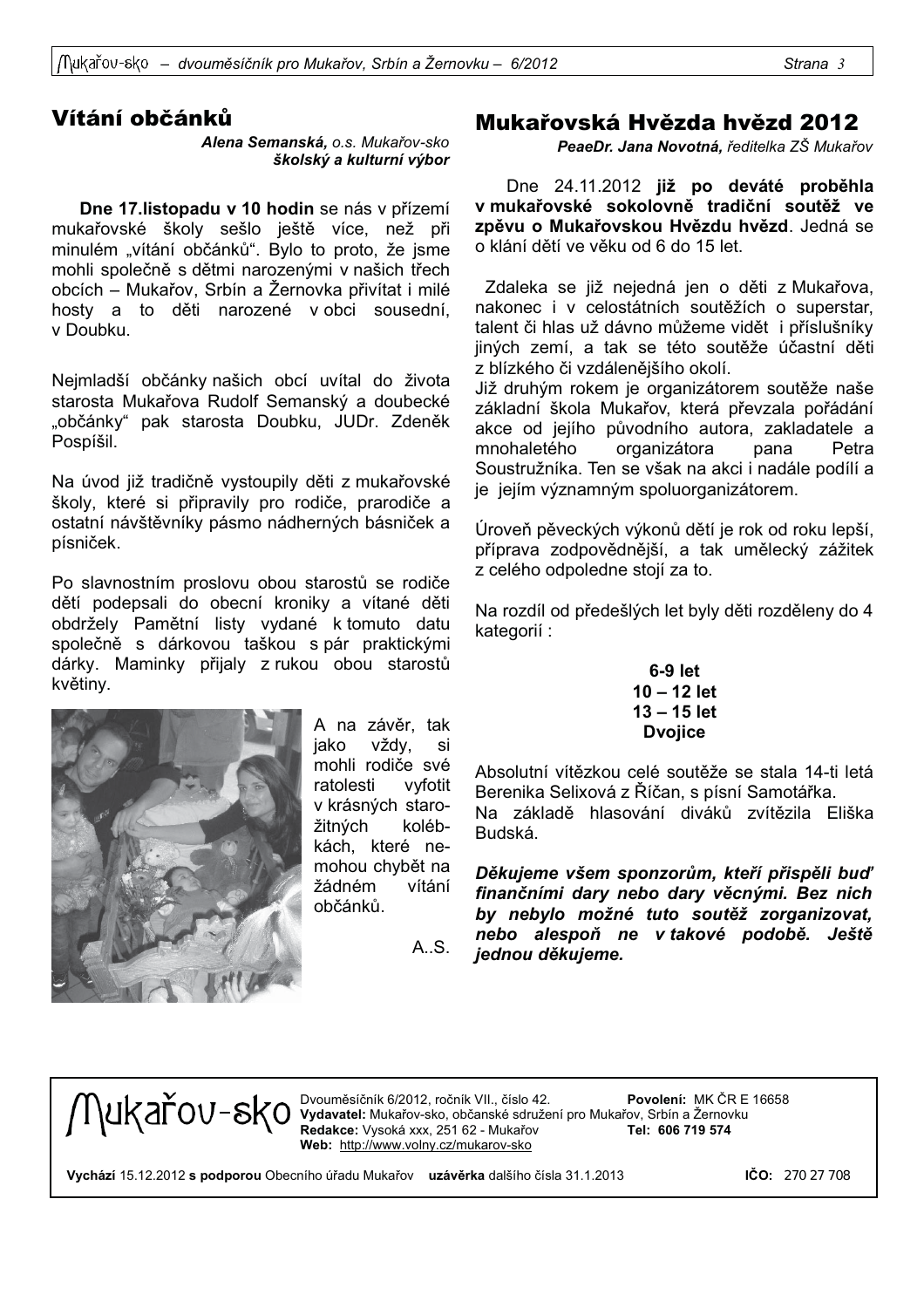# O finančních nárocích nové jídelny ZŠ Mukařov

Ing. Přemysl Zima, místostarosta obce, o.s. Mukařov-sko

V následujícím článku vám chci přiblížit konečné účty za novou školní jídelnu, která je již v provozu a od ledna také začne plnit svou druhou funkci, a to vyváření a výdej jídel pro veřejnost a mimoškolní strávníky.

Předně musím ještě uvést, že některé výdaje s jídelnou nás ještě čekají – úprava příjezdových komunikací, nebo zkrášlení celkového bezprostředního okolí budovy. Po investiční stránce je však již možné sečíst, na kolik peněz tato významná událost přišla.

Vězte tedy, že na investiční výdaje stavby jako takové, která zahrnuje zpracování projektové dokumentace, stavbu podle smlouvy o dílo, stavební dozor a investice obce do budovy nad rámec smlouvy o dílo, bylo vydáno celkem 14 milionů Kč. Financovány byly tyto výdaje z dotace Ministerstva financí ve výši 12.150 tis. Kč a částečně podílem obce ve výši 1.850 tis. Kč. Mimo to vyvolala přestavba celou řadu dalších nákladů neinvestičních. Jedná se především o výdaje na zabezpečení náhradního stravování, uskladnění inventáře, nákup nového vybavení jídelny. O tyto výdaje v celkové výši 750 tis. Kč se s obcí částečně podělila také základní škola nákupy drobného majetku a částí energií pro dočasnou stravovnu v sokolovně. Její zřízení vyšlo obec na 67 tis. Kč, provoz pak znamenal výdaje ve výši 200 tis. Kč. V režii školy pak byl nákup drobného vybavení jídelny, které vyšlo na 420 tis. Kč. Ostatní prostředky byly vydány za kontejner na uskladnění inventáře a majetku, který se využil ze staré jídelny (cca 38 tis. Kč), výběrové řízení na dodavatele stavby (26 tis. Kč).

V závěrečném shrnutí obec tedy zaplatila z vlastnich zdrojů za všechny náklady spojené s jídelnou cca 2.180 tis. Kč, započteme-li také výdaje za obcí dotovanou školu, pak je to částka 2.600 tis. Kč. Myslím, že je to velký úspěch, kterého bylo dosaženo s relativně malým objemem prostředků obce při velké snaze o jejich nejefektivnější využití a znovu velký dík patří poskytovateli dotace, bez jehož přispění by tato akce nemohla být realizována. Přeji nové jídelně mnoho let úspěšného fungování a díky uskutečněné investici již od příštího roku budete moci jejích služeb využít také vy ostatní, škole již dříve či nedávno odrostlí.



## Ohlédnutí za uplynulým rokem!

## Dr. Jaroslav Šalda, OÚ Mukařov

Když jsme v měsíci lednu připravovali ve strategickém výboru rozvrh investičních akcí a stavebních oprav na letošní rok, poznamenal tehdy Vítek Šoupal něco v tom směru, abychom trochu slevili ze svých ambicí, neboť nás toho bude čekat nad očekávání mnoho. Dnes, když hodnotím těch jedenáct uplynulých měsíců, dochází mně, jak dobrým byl prognostikem.

Pominu – li nezbytné aktivity kolem výstavby kruhového objezdu, který sice nebyl investicí obce, ale přesto si tato stavba vyžádala přijmout z naší strany některá organizační opatření, která ve svém důsledku urychlila termín jeho dokončení, zajišťovali jsme vedle toho další, pro obec neméně důležité investiční stavební akce o kterých se nyní jen v krátkosti zmíním.

Na základě přidělené dotace z ministerstva financí se podařilo rozšířit a zmodernizovat školní jídelnu, kdy její kapacita nyní umožňuje stravovat více žáků, vařit a prodávat jídla i ostatním zájemcům z našich obcí i tzv. přespolním, a nejen školákům, jak tomu bylo doposud.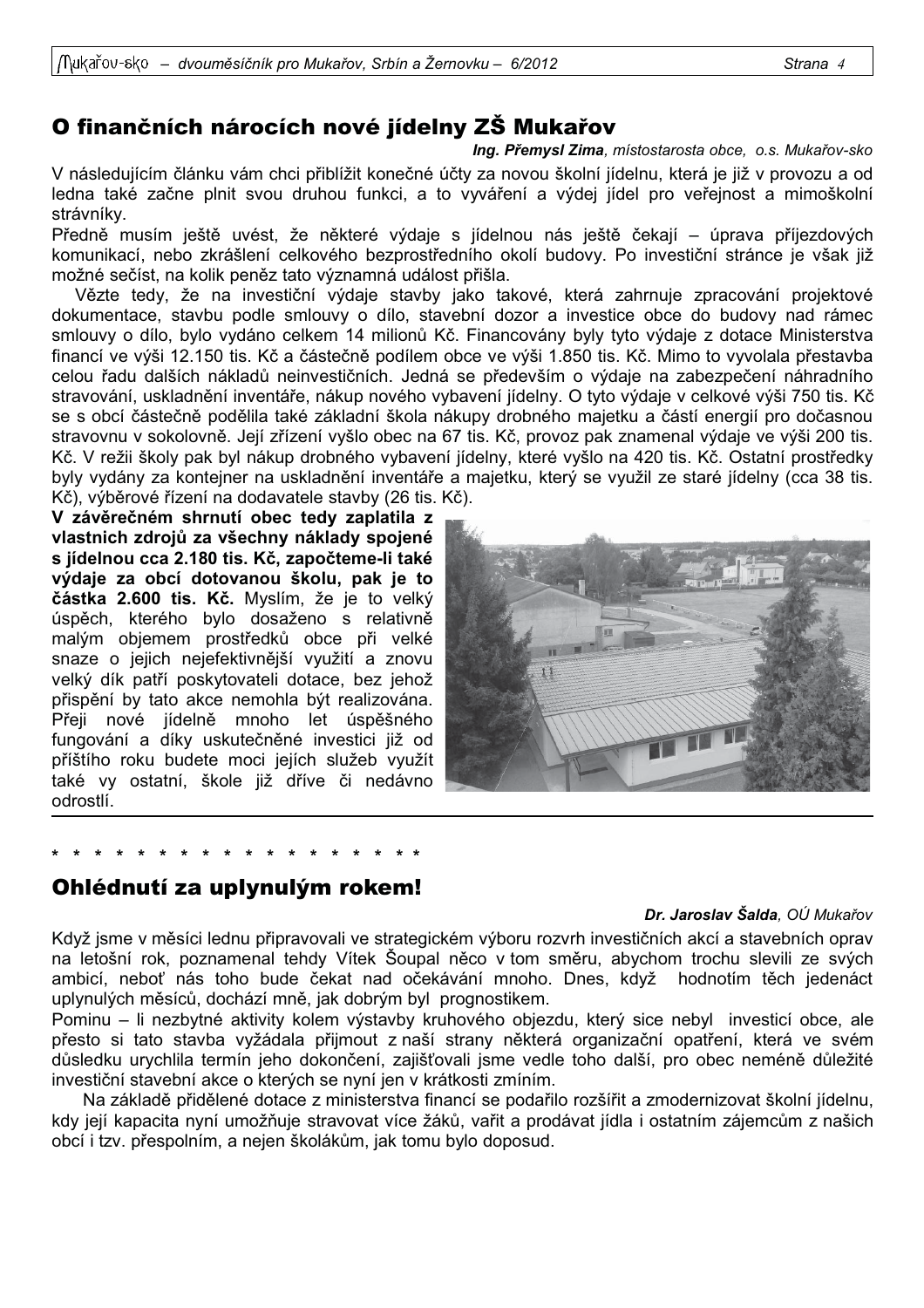

Z dotací přidělených Krajským úřadem pro Středočeský kraj jsme upravili silnici a postavili nový chodník v Srbíně od návsi po ulici Nad Obcí a rekonstruovali historickou kamennou zvoničku v Žernovce. Z vlastních finančních prostředků obecního rozpočtu bylo uhrazeno položení nové zámkové dlažby a logické dokončení přerušené stavby chodníku proti autoservisu KIA, čímž jsme docílili propojení této části obce s centrem Mukařova pro pěší.

Pozornost si zasloužila i budova základní školy, kde byla dokončena oprava fasád i schodiště hlavního vstupu. I

rozpadající se komín nad střechou objektu je již opět v dobré kondici. V rámci aktivity ustavené skupiny "voda Žernovka", byly vyčištěny některé vodní zdroje vrtů v Zájezdí, sanována studna a stavební opravou si prošly oba objekty vodáren jak v Zájezdí tak i v Horce.

Pracovní nasazení si vyžádaly práce na zpracování nového územního plánu, kde můžeme na jeho zhotovení získat z IOP MMR dotační příspěvek ve výši 100% nákladů na jeho pořízení. Žádost o dotaci urychleně zpracováváme, abychom ji co nejdříve podali ke schválení. Svoji míru péče věnuje zastupitelstvo obce také místnímu hřbitovu. Proto jsme zadali opravu části objektu poničené márnice a v příštím roce plánujeme tuto opravu dokončit. Finišujeme s obkladem soklu budovy obecního úřadu, aby byl objekt z venkovní části zcela opraven a stal se po vizuální stránce důstojným reprezentantem naší obce. Postupně revitalizujeme i budovu školní družiny v ulici Příčná, kde byla provedena výměna několika oken v přízemí a v příštím roce plánujeme připojení této budovy na kanalizaci. Nadále počítáme s výměnou dalších, zubem času poničených oken jižní fasády tohoto objektu.

Dobrá součinnost se silničáři provádějícími kruhový objezd nám umožnila za výhodných podmínek opravit ty nejhorší místní komunikace, zejména v ulicích Na Moklině a Do Chobotu.

Neúspěchem je pro nás skutečnost, že obec nezískala dotaci z vyhlášených Fichí MAS Říčansko o.p.s na vybudování nového osvětlení části výše jmenované ulice Do Chobotu. Důvodem nebylo chybné zpracování projektové žádosti, ale zaměření MAS-ky, která podpořila projekty řešící výhradně integrovaný rozvoj obcí, jejich celkový vzhled, kvalitu života v nich, výstavbu cest a prostranství, vybudování infrastruktury a zhotovení územních plánů. Veřejné osvětlení nebylo v těchto dotačních výzvách upřednostněno a hodnotící komisí bylo vyřazeno z projednání.

Potřebný čas isme rovněž věnovali probíhajícím úkonům na získání dotace pro realizaci přívodu pitné vody z Regionu Jih, prozatím jen do části obce Srbín. Pro území Žernovky probíhají jednání a příprava na úpravu projektu pro přivedení vody z mukařovského zdroje. Stejně tak se připravuje zjednodušení projektu pro možné odkanalizování zbývajících lokalit Srbína a Mukařova tlakovou kanalizací a stejnou technologií odkanalizování celé Žernovky s napojením na stávající čistírnu odpadních vod v Mukařově. Tu zamýšlíme kapacitně i stavebně rozšířit, včetně instalace kalového hospodářství.

Pro neochotu vlastníka pozemků přiléhajících k silnici ze Žernovky na Doubek, odprodat obci potřebných 150 m<sup>2</sup> pozemku nad příkopem, nemohla doposud být realizována plánovaná pěší stezka od Mlýna Pataki do Horky. Řešení nás čeká v příštím roce za podmínky, že bude možné z bezpečnostních důvodů část trasy posunout nad příkop, který musí být zatrubněn a to se souhlasem vlastníka komunikace, kterým je Krajská správa komunikací Středočeského kraje. Poděkování si zaslouží zastupitelé pan František Pokorný a Ondřej Jakob, kteří svou aktivitou přispěli k získání dotačních prostředků, z nichž mohly být některé projekty úspěšně realizovány.

I pro příští rok budeme muset opět slevovat ze svých ambicí, abychom nepřekročili plánovaný rozpočet. Těch pro obec potřebných, dalších investičně provozních akcí, která mohou zlepšit a usnadnit život občanů v naší obci, jsem napočítal celkem 26. A to bez aktivit, zaměřených na součinnost s projekty, které si zajišťují zástupci TJ Sokol Mukařov, a hasičských dobrovolných jednotek Mukařova a Žernovky. S výsledky jejich řešení Vás seznámím v některém z příštích vydání Mukařov-ska.

S přáním klidného prožití všech prosincových adventních svátků a hodně osobních úspěchů i štěstí do příštího roku Vám všem přeje

Dr. Jaroslav Šalda, referent pro dotace a investiční činnost obecního úřadu Mukařov.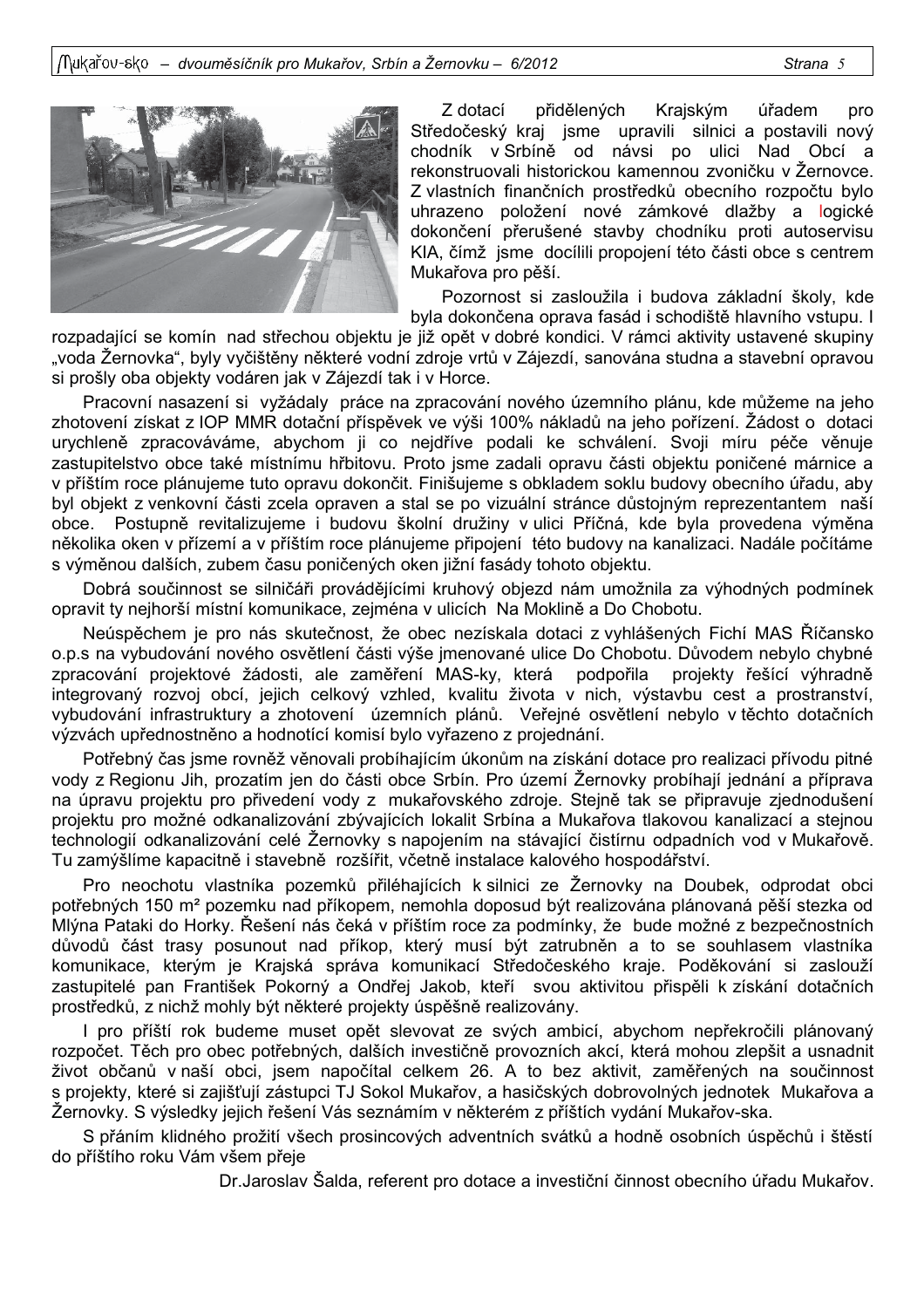# NOVINKY Z MUKAŘOVSKÉ ŠKOLKY

## Mgr. Zuzana Tůmová, Mgr. Jana Valentíková, MŠ Mukařov

Nový školní rok 2012/2013 jsme zahájili 3. září. Paní učitelky se přivítaly se známými tvářemi a začaly se seznamovat i s novými tvářičkami, kterým začal první adaptační měsíc docházky do MŠ.

Na školní zahradě nám přibyla nová klouzačka, staré atrakce dostaly nový nátěr a díky některým rodičům nám přibylo i několik nových postýlek. Všem ochotným a štědrým rodičům moc děkujeme!

V září jsme shlédli dvě divadelní pohádky "Krakonošovu houbovku", která se odehrála v MŠ a "Princeznu Máňu", která byla součástí projektu "MUKAŘOVSKÝ PIŠTĚK". Naše děti nakreslily k pohádce obrázky, které byly na akci vystaveny, vyhodnoceny a nejlepší získaly hezké ceny.

"Říjen jsme zahájili již oblíbeným projektem "Malujeme na ploty". Téma znělo "Podzim nejsou jenom draci a sešla se nám kupa opravdu hezkých a originálních obrázků. Také jsme se připojili k akci ZŠ "DRAVCI", kdy nám ornitologové předváděli dravce, ukázkové lety, lov potravy a dětem řekli mnoho zajímavostí o jejich životě.

V MŠ nám začaly projekty "NECHCI KAZY" o péči o dětské zoubky a projekt "OPEN GATE V MŠ", kdy k nám pravidelně dochází studenti z babické školy s vlastním výukovým programem, se kterým postupně prochází jednotlivými třídami. Oslavili jsme "DEN STROMŮ", který je součástí projektu "DEN ZEMĚ". Naším cílem je, aby děti získaly k přírodě hezký a blízký vztah, měly o ní přiměřené znalosti a věděly, že jsou její součástí a měly by jí proto chránit.

V listopadu nám už pomalu končí pravidelné pobyty na školní zahradě, z čehož jsou děti vždy trochu smutné. Přichystali jsme proto hned 3 divadelní představení aby nám ten sychravý podzim rychleji utekl. Viděli jsme pohádky "PRINCEZNA PÍSNIČKA", "CUKRÁŘKA BARBORA" a hudební pořad "MALOVÁNKY PANÍ HUDBY".

V prosinci nás čeká výlet do Prahy do DIVADLA KOUZEL, kde shlédneme přestavení "KOUZELNÉ VÁNOCE".

Protože se již blíží Vánoce, pozvali jsme pana fotografa, aby děti měly pro babičky a dědečky hezké vánoční překvapení. Blížící se advent je již vidět na každém kroku. Na nástěnkách se už objevují zimní témata, v oknech už máme vánoční výzdobu a ve všech třídách nacvičujeme vánoční program na besídku. A tak přejeme všem krásný advent a doufáme, že my děti a paní učitelky, k němu v Mukařově trošku přispějeme. KRÁSNÉ VÁNOCE :-)

# Mukařov-ský lampioňák a Mikuláš

## Helena Vlnařová a Kateřina Čadilová, o.s. Mukařov-sko

Občanské sdružení Mukařov-sko za podpory Obce Mukařov a SDH Mukařov uspořádalo i letos tradiční lampioňák. V pátek 16. listopadu se na návsi v Mukařově sešlo přes 200 dětí s lampiony všech velikostí a tvarů, aby si společně s rodiči užily neopakovatelnou atmosféru průvodu ztemnělými uličkami a kolem požární nádrže zpět k mukařovskému kostelu a před obecní úřad, kde na ně – stejně jako v minulých letech – čekal působivý závěrečný ohňostroj. Proti nástrahám sychravého podzimního počasí dostaly na cestu ovoce a v závěru na posilněnou i sladké oplatky.



Především malí obyvatele našich obcí si užili ještě jednu tradiční akci – mikulášskou besídku. V mukařovské sokolovně ji jako každý rok uspořádalo Mateřské centrum Mukařov-sko. Ještě před mikulášskou nadílkou si děti vyzkoušely zdobení perníčků a výrobu vánočních kapříků z papíru a společně si zatančily pod vedením Alice Bardové.

Tvoření i cvičení si mohou děti předškolního věku v Mukařově užít každý týden – Mateřské centrum nabízí pravidelné pohybové, hudební a výtvarné programy od pondělí do středy dopoledne v herně v Příčné 61. A zkrátka nepřijdou ani maminky a babičky, které se mohou těšit na "tvořivé mejdany". Více informací najdete na www.mcmukarovsko.estranky.cz. Těšíme se na Vás!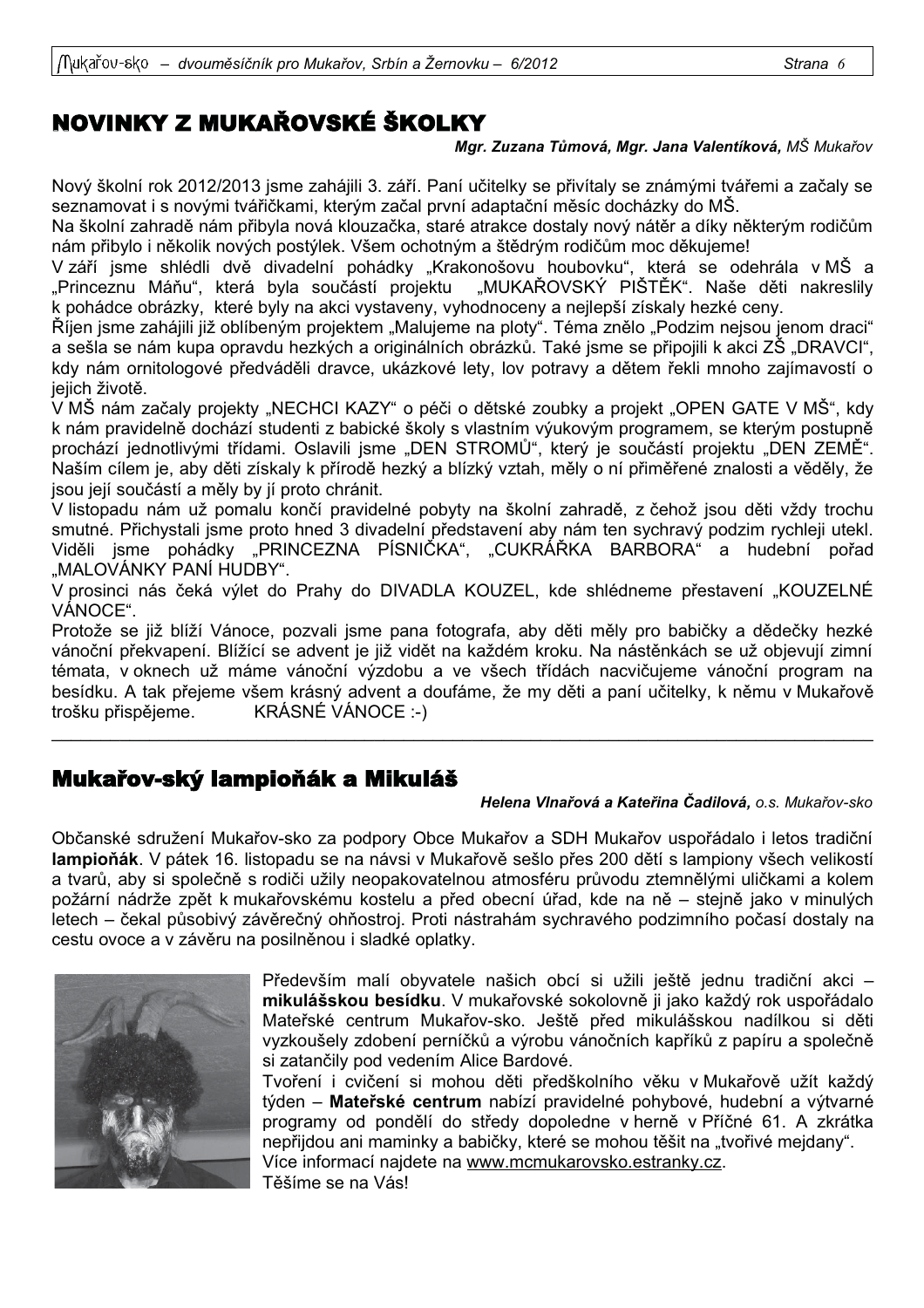Ing. Roman Sauer, Ladův kraj

Ladův kraj se nemůže pyšnit známými památkami, přesto nebo možná právě proto je na místě věnovat další článek historii tohoto území. Zmíníme také místa a souvislosti z blízkého i vzdálenějšího okolí, které měly vliv na minulost našeho kraje.

Dějiny každého území jsou ovlivněny jeho přírodními poměry. Nejinak tomu bylo i zde, kde hrála svou roli výše položená, zvlněná, málo úrodná krajina Středočeské pahorkatiny s neprostupnými lesy, řeka Sázava a její brody a v neposlední řadě rudná ložiska.

Počátky zdejšího osídlení spadají do mladší doby kamenné s doloženými sídlišti na území dnešních Říčan a Jažlovic. Stopy osídlení z doby bronzové nejsou na tomto území známy. K trvalému osídlení tak patrně dochází až v mladší době železné ve 3. století před Kristem, kdy území kolonizují Keltové. Je pravděpodobné, že až sem zasahoval mocenský vliv oppid Závist a Šance, nejvýznamnějších keltských oppid své doby, stojících naproti dnešní Zbraslavi při ústí Břežanského údolí. Na přelomu letopočtu jsou Keltové částečně vytlačeni a částečně asimilují s přicházejícími germánskými kmeny. Osídlení zdejšího kraje pokračuje bez přerušení až do příchodu Slovanů v 6. století.

Na území Čech postupně vznikají slovanská kmenová knížectví. Oblast dnešního Ladova kraje se nacházela na samém okraji území kmene Čechů, jeho větší část však tvořilo řídce nebo zcela neobydlené hraniční území se sousedním knížectvím zličským, posléze kouřimským, kterému před svým vyvražděním v roce 995 vládli Slavníkovci. Až po dnešní obce Doubravčice a Tismice na Českobrodsku byl hraniční "černý les", jehož zbytky jsou zde zachovány dodnes a který se objevuje i v názvu Kostelce nad Černými Lesy.

Po násilném sjednocení obou knížectví pod vládu Přemyslovců toto, původně řídce obydlené, hraniční území začíná těžit ze své polohy při cestě spojující Prahu s Kouřimí. Krajem procházela i druhá významná cesta, vedoucí k Sázavskému klášteru. Z té navíc odbočují další dvě cesty mířící k brodům přes Sázavu a směřující dále na jih Čech. Jedna vedla přes Kostelec u Křížku k brodu v Týnci nad Sázavou, druhá odbočovala v Mnichovicích a Sázavu překračovala v dnešním Poříčí nad Sázavou. Podél všech těchto cest vznikaly osady a románské kostely. V Kostelci u Křížku a Poříčí nad Sázavou stojí tyto kostely dodnes, jinde se dochovaly pouze zbytky. Z těch pak stojí za zmínku především náhodně objevený zdobený portál kostela v Hrusicích.

Ve 13. století zde roste moc a význam dvou rodů. Prvními jsou páni z Všechrom, později z Říčan, kteří zakládají v Říčanech hrad a stojí tak i u zrodu města. Hrad staví, pravděpodobně v letech 1260-1270, Petr z Všechrom, nejvyšší komoří Přemysla Otakara II. K říčanskému hradu patří statky v dnešních Velkých Popovicích, Kunicích, Čestlicích, Tehově a další. Rod pánů z Říčan vlastnil celou řadu panství v celých středních Čechách. Až do husitských válek však zůstává hlavní državou panství říčanské. Poslední linie pánů z Říčan vymřela v 19. století, na říčanské panství se však po husitských válkách již nikdy nevrátili.



Druhým významným rodem té doby ve zdejším kraji jsou páni z Dubé – rodová větev Benešoviců. Ondřej z Dubé (což je jméno, které se v rodě vyskytuje až do 15. století) zakládá kolem roku 1280 u řeky Sázavy hrad Dubá. Rod pánů z Dubé zastává, podobně jako pánové z Říčan, významné zemské úřady. Další nositel rodového jména Ondřej zastává za vlády Karla IV. úřad nejvyššího zemského sudího. Po smrti Karla IV. je popravčím ve Vltavském a Kouřimském kraji. Za věrné služby je králem Václavem IV. odměněn předáním hradu Zlenice (je to ta pozdější zřícenina, která se často objevuje na Ladových obrazech). Vliv pánů z Dubé se v našem kraji týkal především území kolem řeky Sázavy – Kaliště, Senohrab, Mirošovic, Lštění, Hrusic apod. Tyto a další obce byly později také na čas vystaveny plenění lapky Jana Zoula z Ostředka, který se roku 1403 dokonce zmocnil hradu Dubá, Roku 1404 byl hrad dobyt zemskou hotovostí, Zoul byl zatčen, souzen a následně popraven.

Prameny: Museum Říčany, www.zriceniny.cz, www.wikipedia.cz, Dějiny zemí Koruny české